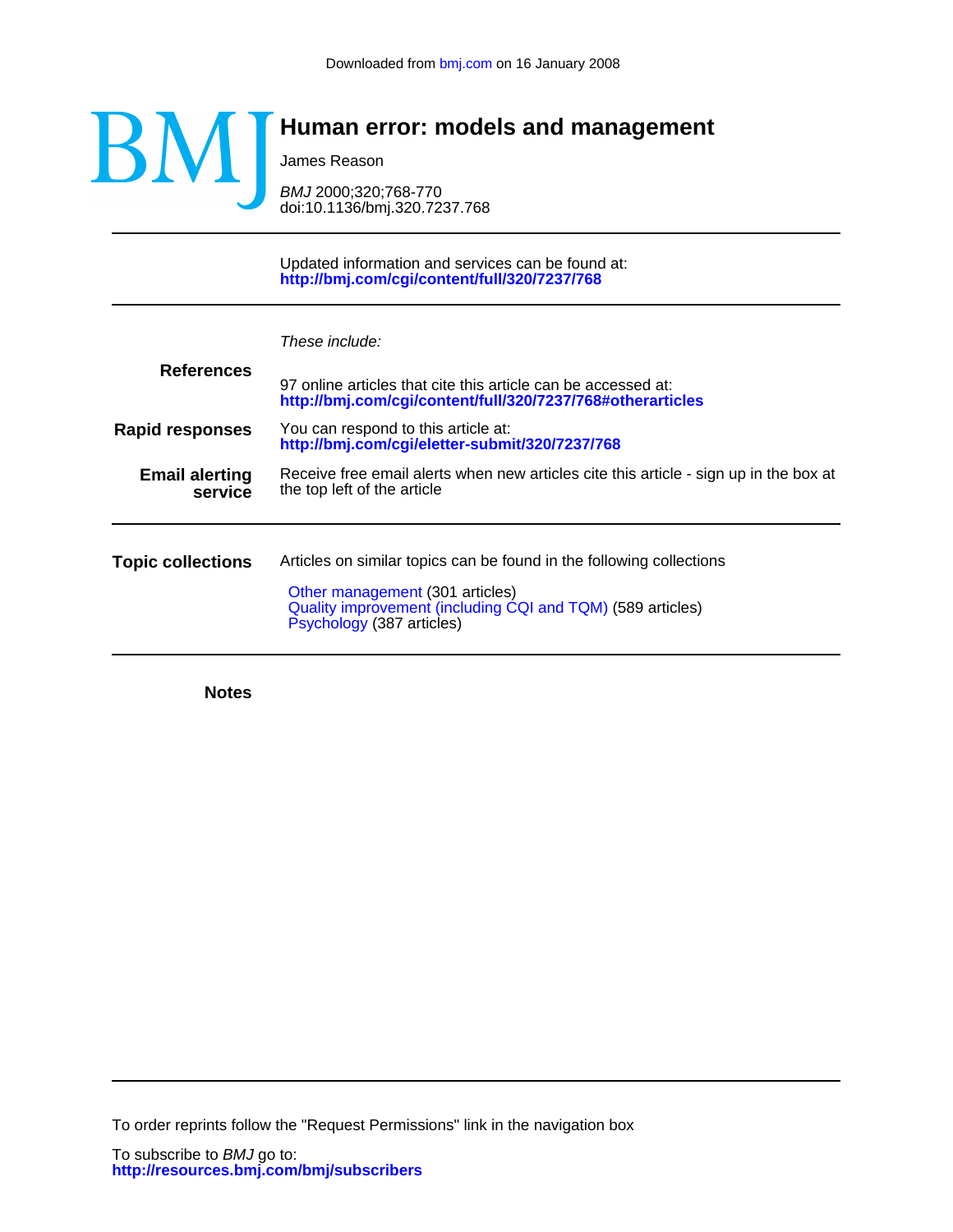# Education and debate of the bank of 16 January 2008

### **Human error: models and management**

James Reason

Department of Psychology, University of Manchester, Manchester M13 9PL James Reason *professor of psychology* reason@psy. man.ac.uk

*BMJ* 2000;320:768–70

The human error problem can be viewed in two ways: the person approach and the system approach. Each has its model of error causation and each model gives rise to quite different philosophies of error management. Understanding these differences has important practical implications for coping with the ever present risk of mishaps in clinical practice.

#### **Person approach**

The longstanding and widespread tradition of the person approach focuses on the unsafe acts—errors and procedural violations—of people at the sharp end: nurses, physicians, surgeons, anaesthetists, pharmacists, and the like. It views these unsafe acts as arising primarily from aberrant mental processes such as forgetfulness, inattention, poor motivation, carelessness, negligence, and recklessness. Naturally enough, the associated countermeasures are directed mainly at reducing unwanted variability in human behaviour. These methods include poster campaigns that appeal to people's sense of fear, writing another procedure (or adding to existing ones), disciplinary measures, threat of litigation, retraining, naming, blaming, and shaming. Followers of this approach tend to treat errors as moral issues, assuming that bad things happen to bad people—what psychologists have called the just world hypothesis.<sup>1</sup>

#### **System approach**

The basic premise in the system approach is that humans are fallible and errors are to be expected, even in the best organisations. Errors are seen as consequences rather than causes, having their origins not so much in the perversity of human nature as in "upstream" systemic factors. These include recurrent error traps in the workplace and the organisational processes that give rise to them. Countermeasures are based on the assumption that though we cannot change the human condition, we can change the conditions under which humans work. A central idea is that of system defences. All hazardous technologies possess barriers and safeguards. When an adverse event occurs, the important issue is not who blundered, but how and why the defences failed.

#### **Evaluating the person approach**

The person approach remains the dominant tradition in medicine, as elsewhere. From some perspectives it

#### **Summary points**

Two approaches to the problem of human fallibility exist: the person and the system approaches

The person approach focuses on the errors of individuals, blaming them for forgetfulness, inattention, or moral weakness

The system approach concentrates on the conditions under which individuals work and tries to build defences to avert errors or mitigate their effects

High reliability organisations—which have less than their fair share of accidents—recognise that human variability is a force to harness in averting errors, but they work hard to focus that variability and are constantly preoccupied with the possibility of failure

has much to commend it. Blaming individuals is emotionally more satisfying than targeting institutions. People are viewed as free agents capable of choosing between safe and unsafe modes of behaviour. If something goes wrong, it seems obvious that an individual (or group of individuals) must have been responsible. Seeking as far as possible to uncouple a person's unsafe acts from any institutional responsibility is clearly in the interests of managers. It is also legally more convenient, at least in Britain.

Nevertheless, the person approach has serious shortcomings and is ill suited to the medical domain. Indeed, continued adherence to this approach is likely to thwart the development of safer healthcare institutions.

Although some unsafe acts in any sphere are egregious, the vast majority are not. In aviation maintenance—a hands-on activity similar to medical practice in many respects—some 90% of quality lapses were judged as blameless.<sup>2</sup> Effective risk management depends crucially on establishing a reporting culture.<sup>3</sup> Without a detailed analysis of mishaps, incidents, near misses, and "free lessons," we have no way of uncovering recurrent error traps or of knowing where the "edge" is until we fall over it. The complete absence of such a reporting culture within the Soviet Union contributed crucially to the Chernobyl disaster.4 Trust is a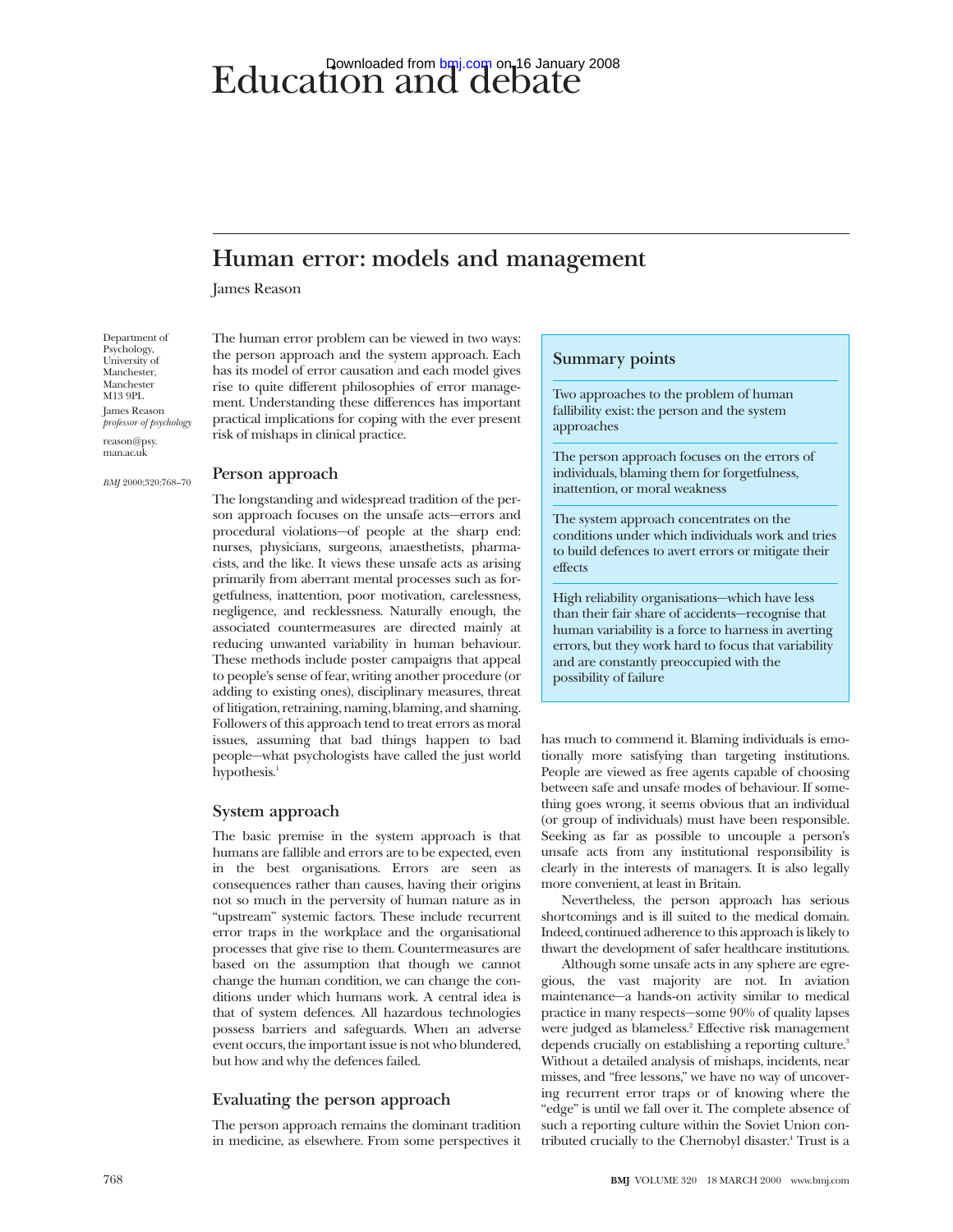

The Swiss cheese model of how defences, barriers, and safeguards may be penetrated by an accident trajectory

key element of a reporting culture and this, in turn, requires the existence of a just culture—one possessing a collective understanding of where the line should be drawn between blameless and blameworthy actions.<sup>5</sup> Engineering a just culture is an essential early step in creating a safe culture.

Another serious weakness of the person approach is that by focusing on the individual origins of error it isolates unsafe acts from their system context. As a result, two important features of human error tend to be overlooked. Firstly, it is often the best people who make the worst mistakes—error is not the monopoly of an unfortunate few. Secondly, far from being random, mishaps tend to fall into recurrent patterns. The same set of circumstances can provoke similar errors, regardless of the people involved. The pursuit of greater safety is seriously impeded by an approach that does not seek out and remove the error provoking properties within the system at large.

#### **The Swiss cheese model of system accidents**

Defences, barriers, and safeguards occupy a key position in the system approach. High technology systems have many defensive layers: some are engineered (alarms, physical barriers, automatic shutdowns, etc), others rely on people (surgeons, anaesthetists, pilots, control room operators, etc), and yet others depend on procedures and administrative controls. Their function is to protect potential victims and assets from local hazards. Mostly they do this very effectively, but there are always weaknesses.

In an ideal world each defensive layer would be intact. In reality, however, they are more like slices of Swiss cheese, having many holes—though unlike in the cheese, these holes are continually opening, shutting, and shifting their location. The presence of holes in any one "slice" does not normally cause a bad outcome. Usually, this can happen only when the holes in many layers momentarily line up to permit a trajectory of accident opportunity—bringing hazards into damaging contact with victims (figure).

The holes in the defences arise for two reasons: active failures and latent conditions. Nearly all adverse events involve a combination of these two sets of factors.

*Active failures* are the unsafe acts committed by people who are in direct contact with the patient or system. They take a variety of forms: slips, lapses, fumbles, mistakes, and procedural violations.<sup>6</sup> Active failures have a direct and usually shortlived impact on the integrity of the defences. At Chernobyl, for example, the operators wrongly violated plant procedures and switched off successive safety systems, thus creating the immediate trigger for the catastrophic explosion in the core. Followers of the person approach often look no further for the causes of an adverse event once they have identified these proximal unsafe acts. But, as discussed below, virtually all such acts have a causal history that extends back in time and up through the levels of the system.

*Latent conditions* are the inevitable "resident pathogens" within the system. They arise from decisions made by designers, builders, procedure writers, and top level management. Such decisions may be mistaken, but they need not be. All such strategic decisions have the potential for introducing pathogens into the system. Latent conditions have two kinds of adverse effect: they can translate into error provoking conditions within the local workplace (for example, time pressure, understaffing, inadequate equipment, fatigue, and inexperience) and they can create longlasting holes or weaknesses in the defences (untrustworthy alarms and indicators, unworkable procedures, design and construction deficiencies, etc). Latent conditions—as the term suggests—may lie dormant within the system for many years before they combine with active failures and local triggers to create an accident opportunity. Unlike active failures, whose specific forms are often hard to foresee, latent conditions can be identified and remedied before an adverse event occurs. Understanding this leads to proactive rather than reactive risk management.

#### *We cannot change the human condition, but we can change the conditions under which humans work*

To use another analogy: active failures are like mosquitoes. They can be swatted one by one, but they still keep coming. The best remedies are to create more effective defences and to drain the swamps in which they breed. The swamps, in this case, are the ever present latent conditions.

#### **Error management**

Over the past decade researchers into human factors have been increasingly concerned with developing the tools for managing unsafe acts. Error management has two components: limiting the incidence of dangerous errors and—since this will never be wholly effective creating systems that are better able to tolerate the occurrence of errors and contain their damaging effects. Whereas followers of the person approach direct most of their management resources at trying to make individuals less fallible or wayward, adherents of the system approach strive for a comprehensive management programme aimed at several different targets: the person, the team, the task, the workplace, and the institution as a whole.<sup>3</sup>

High reliability organisations—systems operating in hazardous conditions that have fewer than their fair share of adverse events—offer important models for what constitutes a resilient system. Such a system has